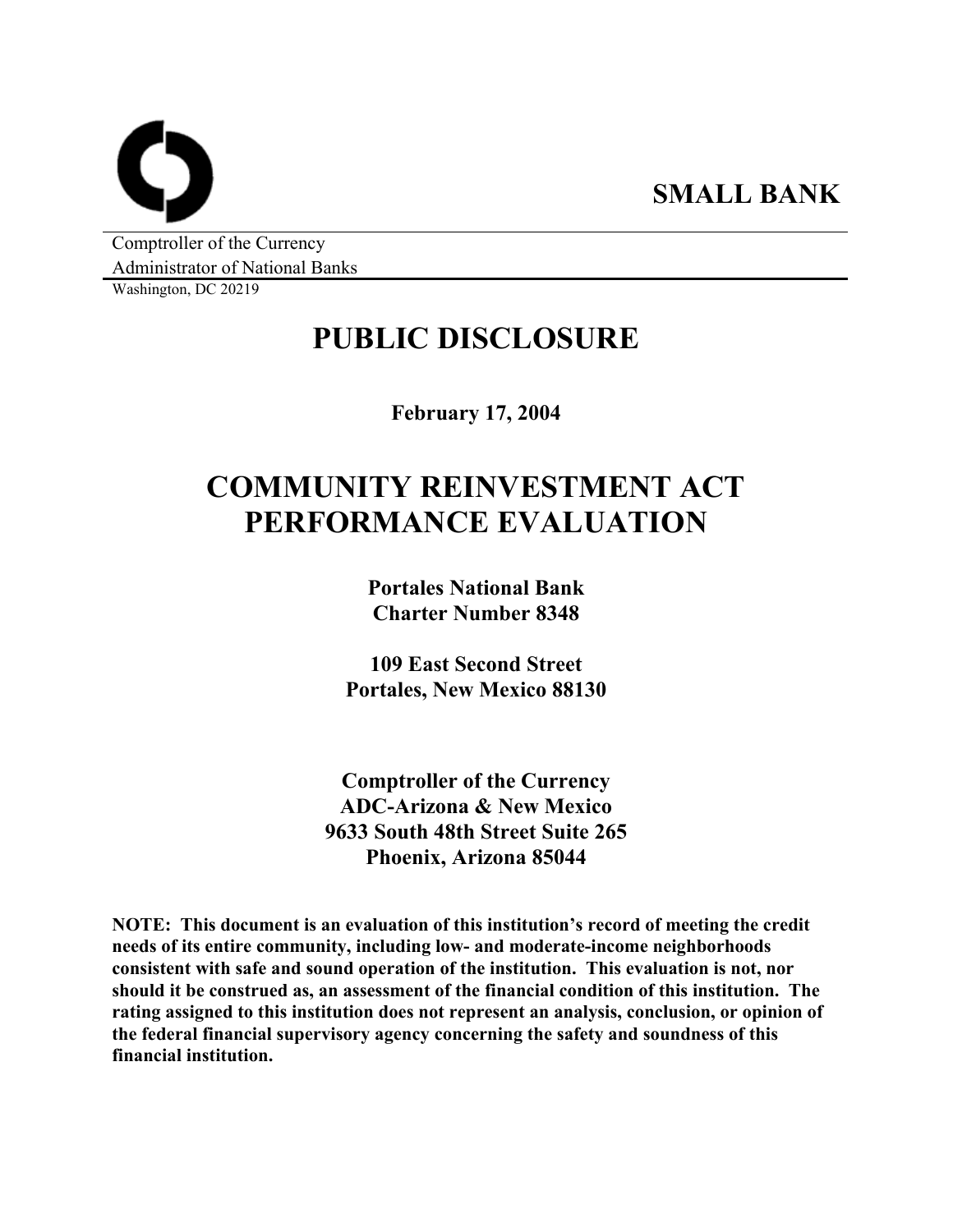## **INSTITUTION'S CRA RATING**

This institution is rated Satisfactory. Portales National Bank's (PNB) lending performance reflects a satisfactory response to community credit needs. This is based on the following information.

- The loan-to-deposit (LTD) ratio is reasonable given the bank's size, financial condition, and assessment area (AA) credit needs.
- A substantial majority of loans are inside the bank's AA.
- The distribution of loans reflects reasonable penetration among individuals of different income levels and businesses of different sizes.
- The geographic distribution of loans reflects reasonable dispersion throughout the AA.

## **DESCRIPTION OF INSTITUTION**

PNB is a community bank in Portales, New Mexico with reported total assets of \$88 million as of December 31, 2002. PNB operates two full service offices; its main office in Portales and one branch in Clovis, New Mexico. The Clovis branch opened in 2000. A Roswell branch was opened in 2003, subsequent to this evaluation period. The bank has not closed any branches or deposit taking ATMs during the evaluation period. The bank is a subchapter S corporation, 100% owned by Portales National Bancshares, Inc., a one-bank holding company.

The bank's primary lending focus in 2001-2002 was commercial and consumer loans. In terms of dollars outstanding, commercial and commercial real estate loans represent 32%, consumer loans represent 25%, residential mortgage loans represent 27%, and agriculture loans including farmland represent 16% of the bank's total loan portfolio as of December 31, 2002. The bank's net loans to total assets ratio was 42%. With a 12% deposit market share as of June 30, 2002, PNB was the fourth largest financial institution in the AA.

There are no financial or legal impediments that hinder the bank's ability to help meet the credit needs of the AA. The bank was previously rated Satisfactory as of July 20, 1998.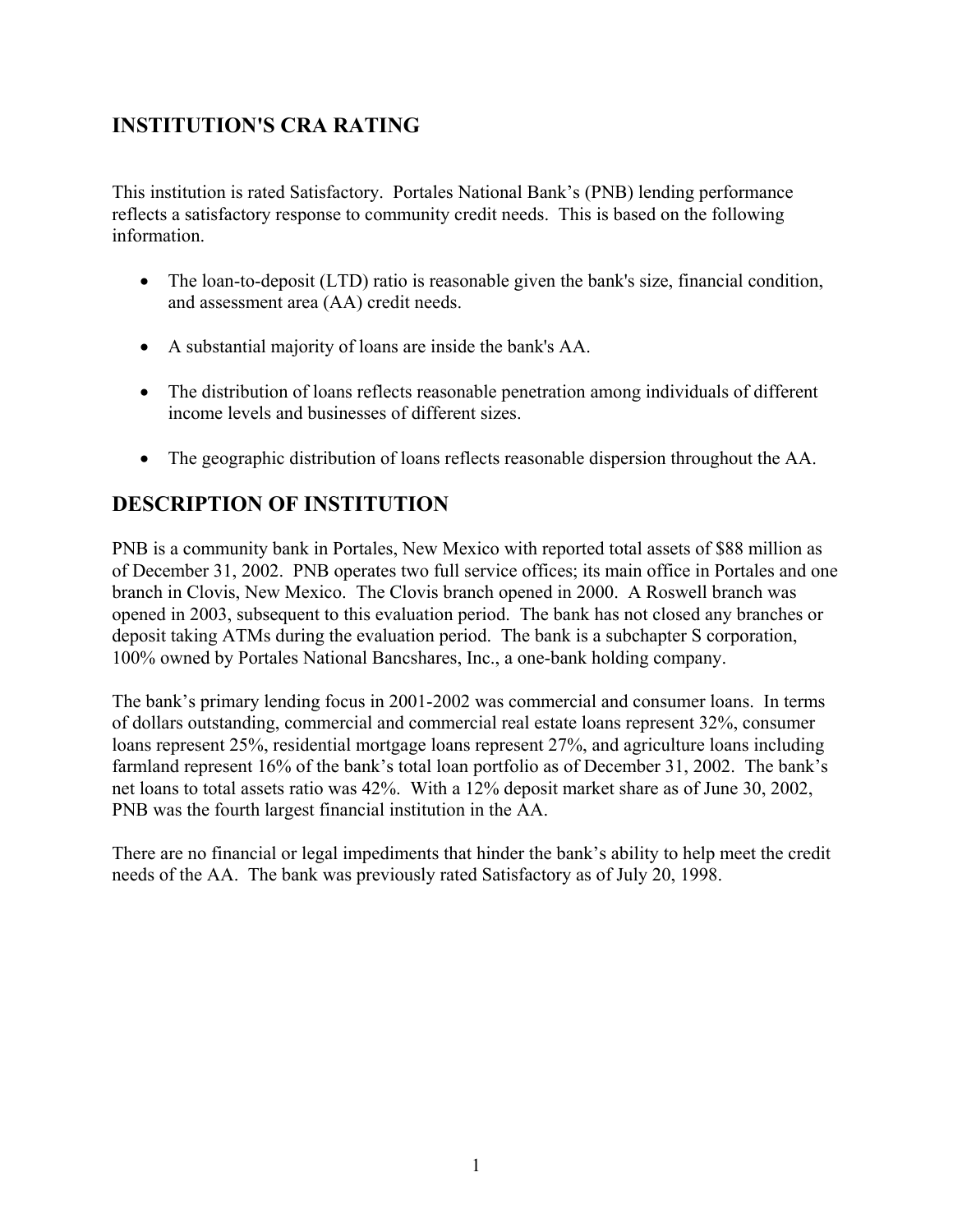## **DESCRIPTION OF ASSESSMENT AREA**

As of December 31, 2002, PNB designated the two contiguous counties of Roosevelt and Curry as its AA. Roosevelt County includes the town of Portales, the main office location and the communities of Elida, Floyd, Dora, and Causey. Curry County includes the town of Clovis, and the communities of Melrose, Grady, Broadview, and the Cannon Air Force Base.

There are four moderate-income, nine middle-income, and three upper-income census tracts in the AA. There are no low-income census tracts. The AA meets the legal requirements of the regulation and does not arbitrarily exclude low or moderate income (LMI) geographies. The 2002 HUD updated statewide non-MSA median family income is \$33,700. Nineteen percent of the households in the assessment area are below poverty level.

Competition for financial services is moderate. The June 30, 2002, FDIC Deposit Market Share report shows nine financial institutions competed for \$634 million of insured deposits. The nature of the competition includes other community banks, and branches of large nation-wide corporations. Five of the nine competitors have significant presences and access to other loans and deposits outside the local market.

The largest local employment sectors include local government (including school districts), retail trade (including Wal-Mart), health care (including the Regional Medical Center), lodging and food service, agriculture, state government (including Eastern New Mexico University), and federal government (including Cannon Air Force Base). Unemployment figures for Roosevelt County ranged from 3.4% in 1999 to 3.5% in 2002. The unemployment figures for Curry County were slightly higher, ranging from 4.2% in 1999 to 4.1% in 2002.

During this examination we contacted one community leader in the area to discuss economic conditions and credit needs. The contact indicated economic conditions were satisfactory, with an agricultural base of peanut farming and dairies, although some small family farms were unable to remain viable. While acknowledging the riskiness of such ventures, he thinks that start-up business financing is a need that is not always being met by local financial institutions.

### **CONCLUSIONS ABOUT PERFORMANCE CRITERIA**

The evaluation period for this CRA examination focuses on loan originations during 2001 and 2002. The December 31, 2002, cut-off date is used because of the impact of the 2000 Census changes that were effective in 2003. Loans made through 2002 are compared to 1990 Census demographics, while loans made in 2003 and forward will be compared to 2000 demographic comparators. Using only one census demographic period for this evaluation provides a more consistent analysis.

We evaluated both the dollar amount of loans and the number of loans originated. An evaluation of the originations showed PNB's primary products to be commercial and consumer loans, which is representative of the bank's business strategy for the period.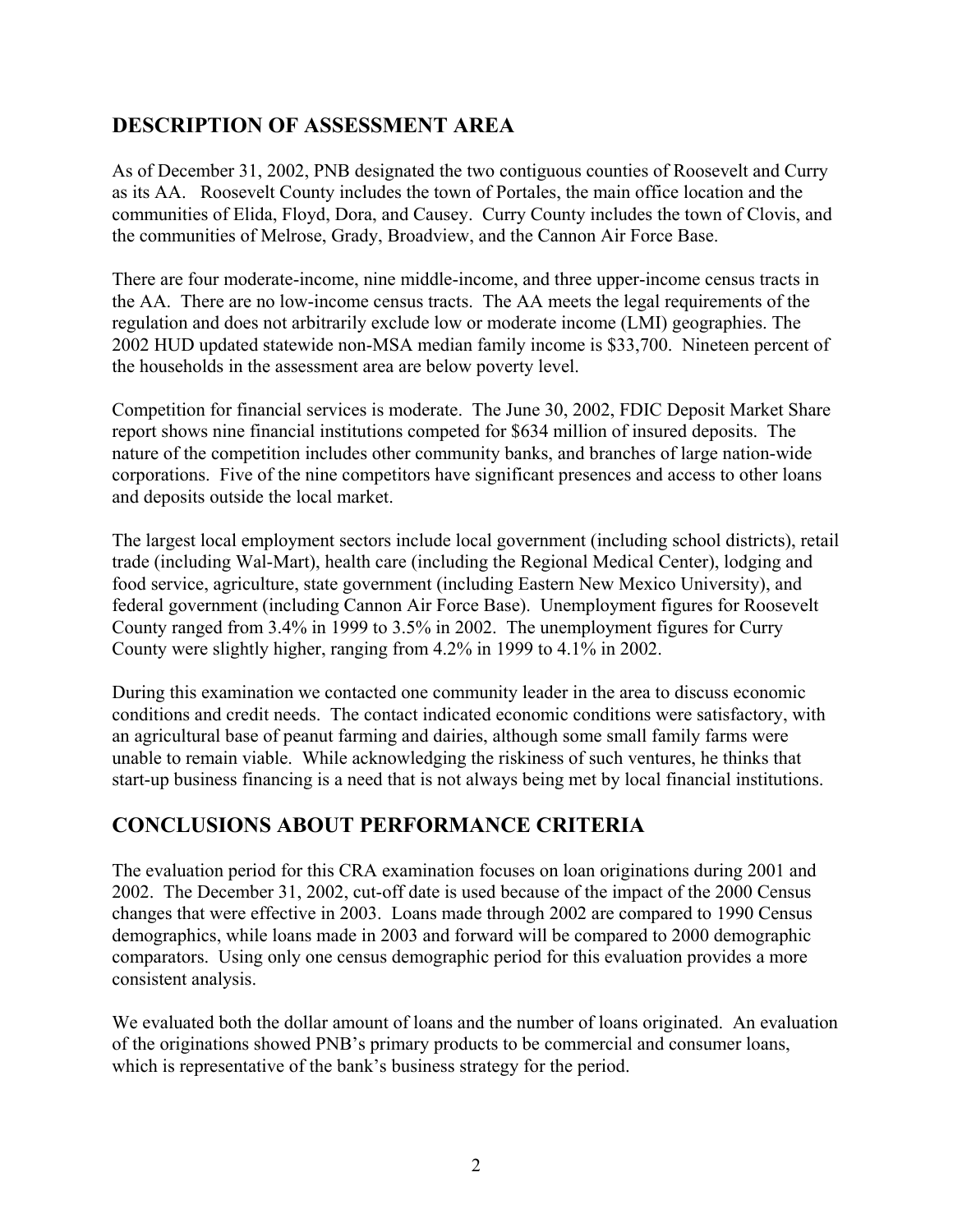| Loan Originations for                                         | Percentage of Dollar Amount | Percentage of Number of |
|---------------------------------------------------------------|-----------------------------|-------------------------|
| <b>Evaluation Period</b>                                      | of Loans                    | Loans                   |
| Business Loan Originations as a<br>% of Total Originations    | 33%                         | 11%                     |
| Consumer Loan Originations as a<br>% of Total Originations    | <b>29%</b>                  | 79%                     |
| <b>Total Primary Products as a</b><br>% of Total Originations | 62%                         | 90%                     |

*Source: Loan Originations for evaluation period*

We reviewed a random sample of 20 business loans and 20 consumer loans to determine the ratio of loans inside the AA. To evaluate the geographic and borrower distribution of loans, loans outside the AA were discarded and additional loans were then selected to fill in the sample of 20. Based on these samples, the bank's initial evaluation of its CRA performance in meeting the credit needs of the community is satisfactory.

#### **Loan-to-Deposit Ratio**

The bank's average quarterly loan-to-deposit (LTD) ratio of 47% during the evaluation period is reasonable given the bank's size, financial condition, and AA credit needs. It meets the standard for satisfactory performance.

Uniform Bank Performance Reports from the third quarter 1998 through the fourth quarter 2002 were used to compare PNB with three similarly situated banks. The banks share the same community bank status, geographic locality, and have no offices outside the AA. There are four other financial institutions that operate both inside and outside the AA, but they include branches of nation-wide or regional banks, and their higher LTD ratios reflect an access to other markets from which to draw loans and deposits.

As indicated in the table below, PNB is on the low end of the range of LTD ratios for similarly situated banks. One mitigating factor for this is found in one of the bank's primary products, consumer loans. These types of loans tend to be smaller than real estate or commercial loans. In the case of PNB, they are significantly smaller, as the bank regularly makes loans less than \$1 thousand. As noted above, the number of consumer loans is high, compared to the dollars that they represent. This contributes to a lower LTD ratio.

| Bank                                | <b>Average Quarterly LTD Ratio</b> |
|-------------------------------------|------------------------------------|
| <b>PNB</b>                          | 47%                                |
| Three other financial institutions  | 57%                                |
| average LTD ratios                  |                                    |
| Highest LTD ratio in range of other | 78%                                |
| three institutions                  |                                    |
| Lowest LTD ratio in range of other  | 36%                                |
| three institutions                  |                                    |

*Source: Uniform Bank Performance Report*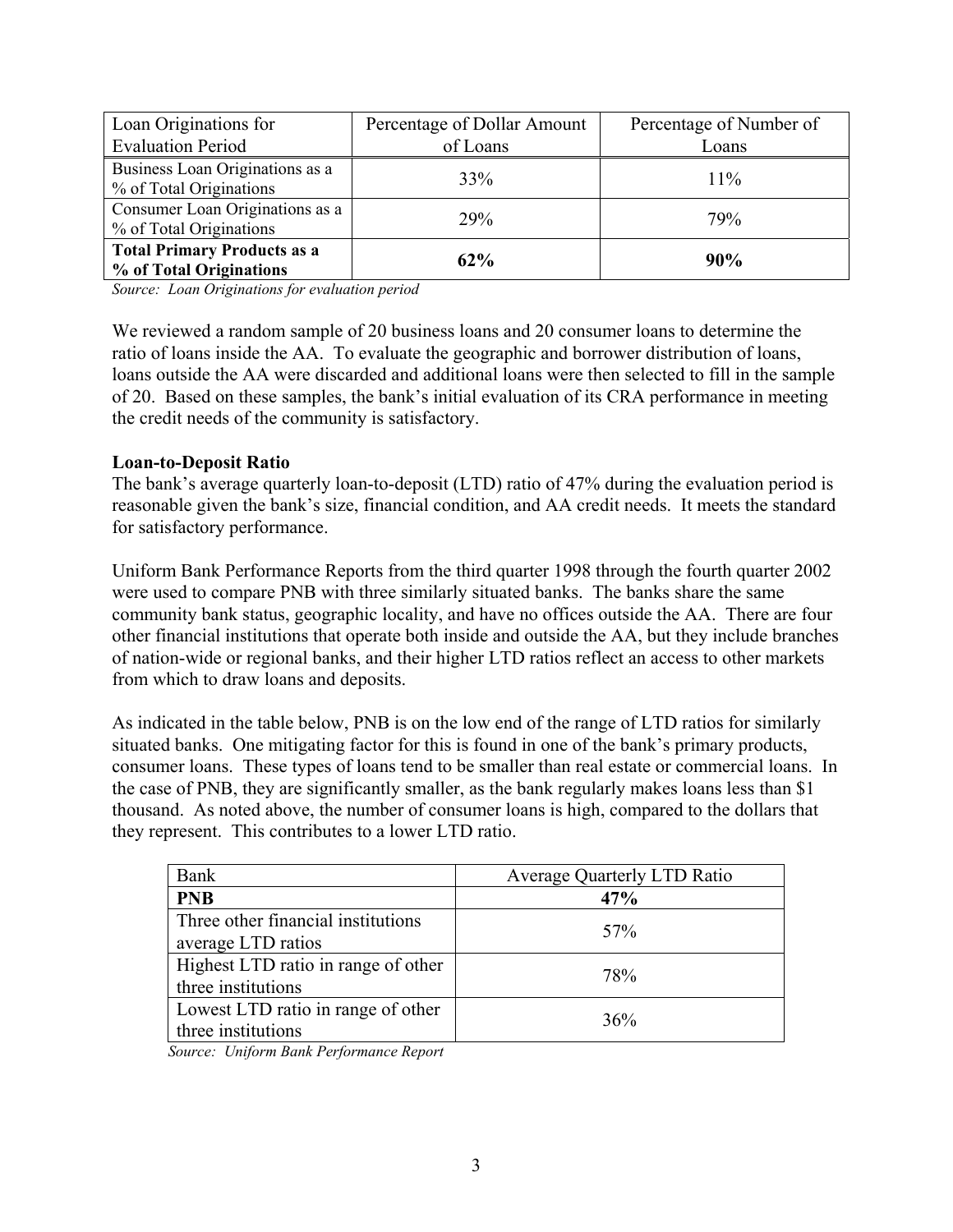In addition to our sample, we reviewed Community Development loan information provided by the bank. In November 2001, the bank originated a \$680 thousand qualifying low-income multifamily residential construction loan for "Main Street Townhomes" in Clovis.

#### **Lending in Assessment Area**

A substantial majority of the number and dollar amount of loans in the loan sample are inside the bank's AA. This exceeds the standards for satisfactory performance. Refer to the table below.

| Lending in Roosevelt and Curry County AA |    |               |   |         |                  |             |        |       |               |         |  |
|------------------------------------------|----|---------------|---|---------|------------------|-------------|--------|-------|---------------|---------|--|
|                                          |    |               |   |         | Dollars of Loans |             |        |       |               |         |  |
| Loan                                     |    | Inside        |   | Outside | Total            |             | Inside |       | Outside       | Total   |  |
| Type                                     |    | $\frac{0}{0}$ | # | $\%$    | #                | \$000       | $\%$   | \$000 | $\frac{0}{0}$ | \$000   |  |
| <b>Business</b>                          | 19 | 95%           |   | 5%      | 20               | \$1,124     | 94%    | \$68  | 6%            | \$1,192 |  |
| Consumer                                 | 19 | 95%           |   | 5%      | 20               | \$122       | 91%    | \$12  | 9%            | \$134   |  |
| <b>Totals</b>                            | 38 | 95%           |   | 5%      | 40               | \$1<br>.247 | 94%    | \$80  | 6%            | \$1,327 |  |

*Source: sample of loans* 

#### **Lending to Borrowers of Different Incomes and to Businesses of Different Sizes**

Given the demographics of the AA, the distribution of business and consumer loans originated reflects a reasonable penetration. Our analysis included 20 commercial and 20 consumer loans originated in 2001 and 2002 inside the AA.

#### *Business Loans*

The bank meets the business demographic for loans to borrowers with revenues of \$1 million or less. As shown in the table below, the loan sample exceeds the demographic by the percent of the number of loans, and is lower than the demographic by the percent of the dollar amount of loans. Overall this is reasonable. The lower performance by the dollar amount of loans can generally be explained by the larger businesses qualifying for larger loans. In our sample, there was also one large loan that skewed the percentages.

| Borrower Distribution of Loans to Businesses in Roosevelt and Curry County AA |               |       |  |  |  |  |  |  |
|-------------------------------------------------------------------------------|---------------|-------|--|--|--|--|--|--|
| Business Revenues (or Sales)                                                  | > \$1,000,000 |       |  |  |  |  |  |  |
| $\%$ of AA Businesses*                                                        | <b>74%</b>    | $4\%$ |  |  |  |  |  |  |
| $\%$ of Bank Loans in AA by #                                                 | 80%           | 10%   |  |  |  |  |  |  |
| % of Bank Loans in AA by % \$<br>50%<br>47%                                   |               |       |  |  |  |  |  |  |

*Source: Loan sample; Dunn & Bradstreet data. \*22% of AA businesses did not report revenue data.* 

The loan sample also has two loans, representing 10% by number and 3% by dollar amount of loans, where the revenues for the businesses were unknown. This generally occurs when there is a cash secured loan or other similar specific identifiable source of repayment, and the bank does not request financial information.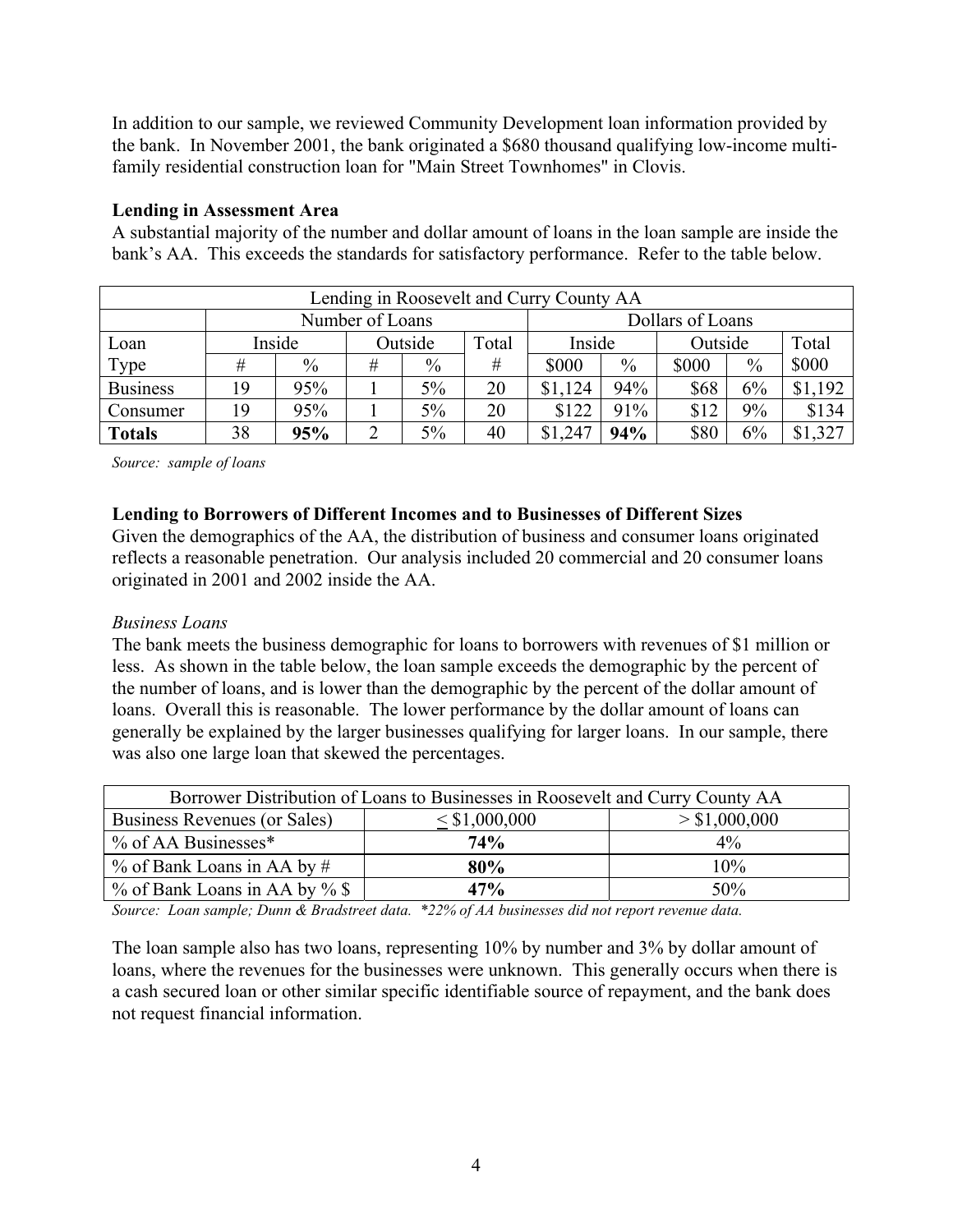#### *Consumer Loans*

The bank meets the standard for satisfactory performance in borrower distribution for consumer loans. Performance of the sample against the consumer demographic for low-income borrowers is lower in the dollar amount of loans, but very near to the number of loans. Performance in loans to moderate-income borrowers is better. The sample significantly exceeds the demographic by number of loans, and is also very near by the dollar amount of loans.

The sample for both low- and moderate-income borrowers is skewed by the inclusion of six very small (\$500) "Christmas Cash" loans. The bank is an active participant in the Chamber of Commerce Christmas Cash program every year, which promotes shopping at local merchants. The merchant-redeemable coupons are bought in \$500 to \$1000 increments as "no cost loans" payable in 12 equal installments. In 2002 the bank funded \$119,500 of these loans.

| Borrower Distribution of Consumer Loans in Roosevelt & Curry County AA |           |          |                    |          |           |          |           |          |  |
|------------------------------------------------------------------------|-----------|----------|--------------------|----------|-----------|----------|-----------|----------|--|
| Borrower<br>Income Level                                               | Low       |          | Middle<br>Moderate |          |           | Upper    |           |          |  |
| $%$ of AA<br>Households by<br>income level                             | 22%       |          | 16%                |          | 20%       |          | 42%       |          |  |
|                                                                        | $%$ of    | $%$ of   | $%$ of             | $%$ of   | $%$ of    | $%$ of   | $%$ of    | $%$ of   |  |
|                                                                        | Dollar of | Number   | Dollar of          | Number   | Dollar of | Number   | Dollar of | Number   |  |
|                                                                        | Loans     | of Loans | Loans              | of Loans | Loans     | of Loans | Loans     | of Loans |  |
| Consumer                                                               | 9%        | 20%      | 13%                | 25%      | 43%       | 40%      | 35%       | 15%      |  |
| Loans                                                                  |           |          |                    |          |           |          |           |          |  |

*Source: loan sample; U.S. Census data*

#### **Geographic Distribution of Loans**

The geographic distribution of the bank's business and consumer loans within the AA is reasonable. Our analysis included 20 commercial, and 20 consumer loans originated in 2001 and 2002 inside the AA. There are no gaps or areas of low penetration in the bank's lending patterns.

#### *Business Loans*

The table below reflects reasonable commercial lending activity throughout the AA. The loan sample reflects a higher percentage in the number of loans than the moderate-income tract demographic, but a much lower percentage of the dollar amount. This is due in part to one significantly larger business loan (in an upper-income census tract), which skews the sample. The loans in the business sample range from \$3 thousand to \$550 thousand, with only three loans over \$100 thousand and seven under \$10 thousand.

| Geographic Distribution of Business Loans in Roosevelt and Curry County AA |          |        |        |        |        |        |        |        |  |
|----------------------------------------------------------------------------|----------|--------|--------|--------|--------|--------|--------|--------|--|
| Census Tract<br>Income Level                                               | Moderate |        | Middle |        | Upper  |        |        |        |  |
| % of AA Business                                                           | $0\%$    |        | 37%    |        | 40%    |        | 23%    |        |  |
|                                                                            | $%$ of   | $%$ of | $%$ of | $%$ of | $%$ of | $%$ of | $%$ of | $%$ of |  |
|                                                                            | Number   | Number | Dollar | Number | Dollar | Number | Dollar |        |  |
| <b>Business Loans</b>                                                      | $0\%$    | $0\%$  | 45%    | 12%    | 30%    | 27%    | 25%    | 61%    |  |

*Source: loan sample and Dunn and Bradstreet Data*